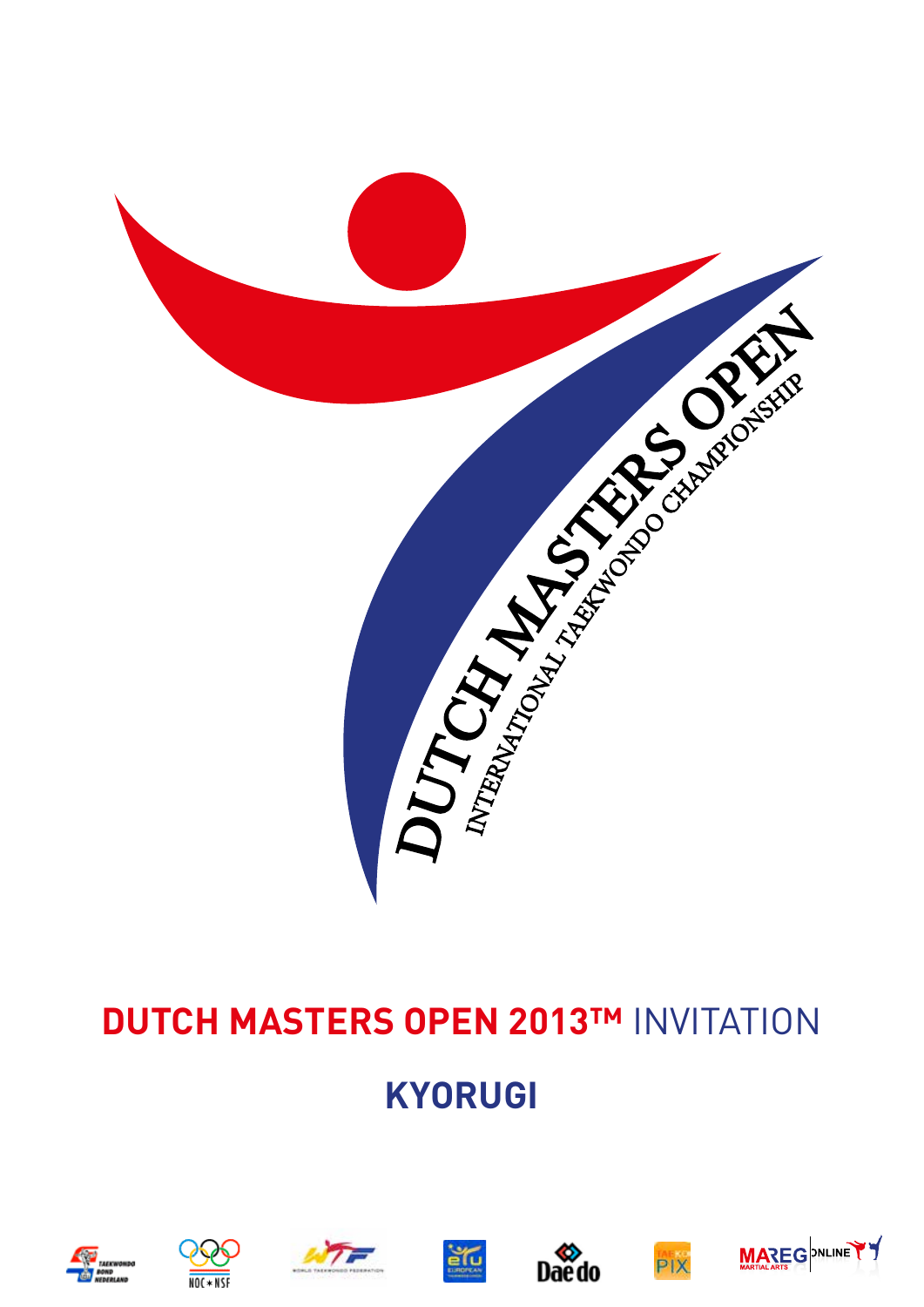| 1.<br>1.1 | <b>ORGANIZATION</b><br>Promoter                                                                           | Taekwondo Club Papendrecht, Mr. Rakesh Gajadhar                                                                                                                                                            |                                                       |                                                                                                        |
|-----------|-----------------------------------------------------------------------------------------------------------|------------------------------------------------------------------------------------------------------------------------------------------------------------------------------------------------------------|-------------------------------------------------------|--------------------------------------------------------------------------------------------------------|
| 1.2       | Supervisor                                                                                                | The Dutch Taekwondo Federation                                                                                                                                                                             |                                                       |                                                                                                        |
| 1.3       | Information                                                                                               | <b>Tournament Director</b><br>Mobile<br>E-mail<br>Registration                                                                                                                                             |                                                       | : Mr. Rakesh Gajadhar<br>$: +31 - 6 - 14126969$<br>: rakesh@ma-regonline.com<br>: www.ma-regonline.com |
| 2.<br>2.1 | <b>PLACE AND DATE</b><br><b>Sports Centre</b>                                                             | <b>Topsportcentrum Rotterdam</b>                                                                                                                                                                           |                                                       |                                                                                                        |
| 2.2       | Place                                                                                                     | Rotterdam<br>Van Zandvlietplein 20<br>3077 AA Rotterdam<br>+31 10 4971200                                                                                                                                  |                                                       |                                                                                                        |
| 2.3       | Date                                                                                                      | 25th of May 2013                                                                                                                                                                                           |                                                       |                                                                                                        |
| 3.<br>3.1 | <b>COMPETITION</b><br>Mode                                                                                | Single Elimination Tournament System. (K.O. system)                                                                                                                                                        |                                                       |                                                                                                        |
| 3.2       | <b>Competition rules</b>                                                                                  | Latest WTF competition rules and in some cases overruled by the rules of the<br>Dutch Taekwondo Federation. The competition date is determinative for the age.                                             |                                                       |                                                                                                        |
| 3.3       | Time-mode<br>pupils and cadets<br>juniors and seniors (B and C class)<br>cadet, junior and senior A class | There are 6 competition areas fully equipped with<br>electronic score board systems with plasma screens.                                                                                                   | $: 3 \times 1$<br>$: 2 \times 2$<br>$: 3 \times 1, 5$ | minutes (20 sec. break)<br>minutes (30 sec. break)<br>minutes (30 sec. break)                          |
| 3.4       | Equipment                                                                                                 | will be provided by the organising committee.                                                                                                                                                              |                                                       | Deado PSS (electronic body protector) for cadet A, junior A and senior A class                         |
| 3.5       | <b>Individual Awards</b>                                                                                  | 1st, 2nd and 3rd - gold, silver & bronze                                                                                                                                                                   |                                                       |                                                                                                        |
| 3.6       | <b>Team Awards</b>                                                                                        | Best Team Selection Trophy (Olympic classification)<br>1st place: 7 points / 2nd place: 4 points / 3rd : 1 point<br>(combined teams allowed competing under 1 team name and entered before<br>application) |                                                       |                                                                                                        |
| 3.7       | Identification                                                                                            | According to the Dutch law all competitors & visitors needs to have a valid<br>identification by means of a valid driving licence, passport or other official<br>document!                                 |                                                       |                                                                                                        |













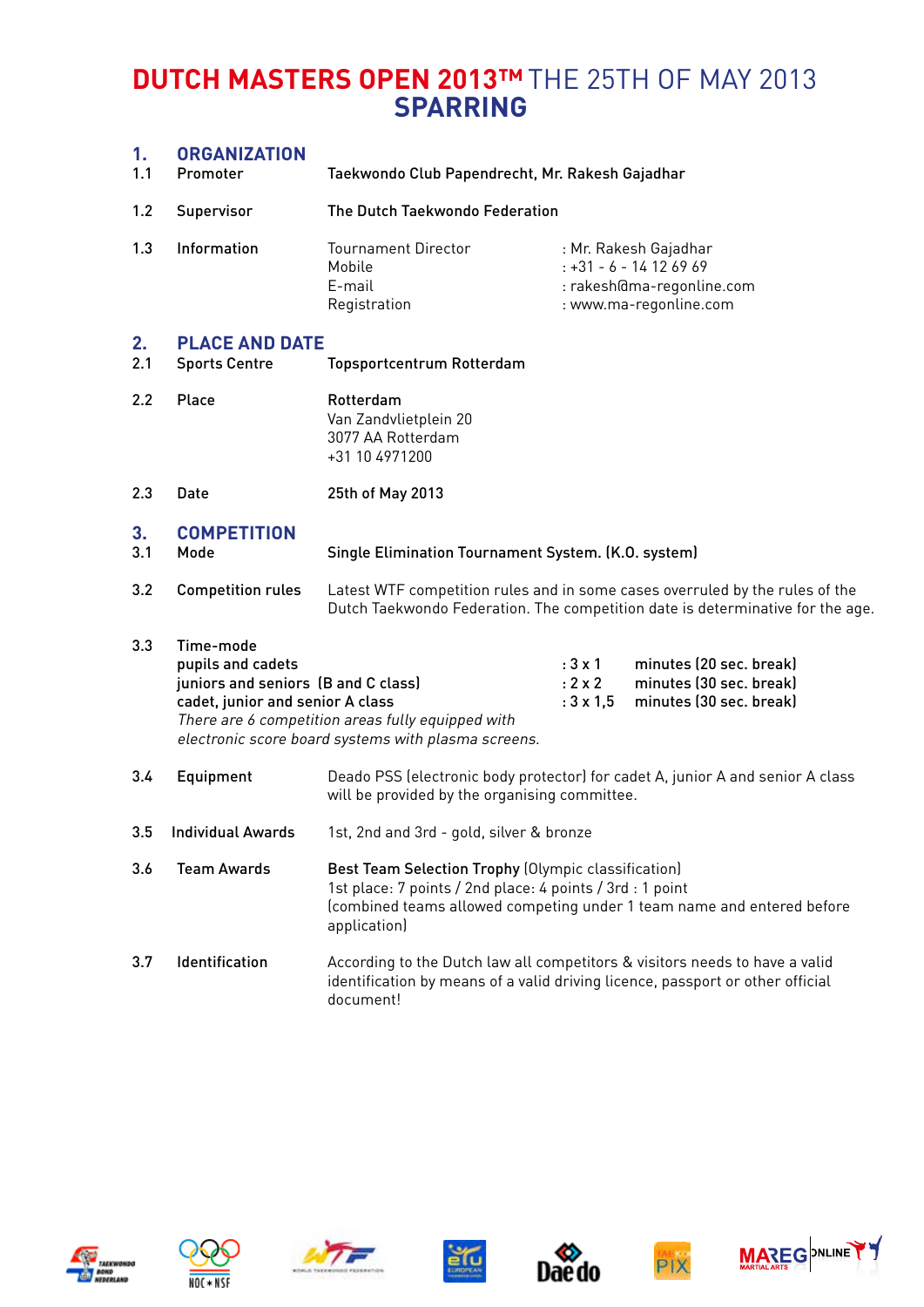#### **4. Contestant**

4.1 Age

| ruc.<br>Pupil<br>Aspirant<br>Cadet          | male and female<br>male and female<br>male and female | 6 until and including 8 years<br>9 until and including 11 years<br>12 until and including 14 years | (A,B and C class)<br>(A,B and C class)<br>(A and B class) |
|---------------------------------------------|-------------------------------------------------------|----------------------------------------------------------------------------------------------------|-----------------------------------------------------------|
| Junior<br><b>Seniors</b><br><b>Veterans</b> | male and female<br>male and female<br>male and female | 15 until and including 17 years<br>17 years and older<br>35 years and older                        | (A and B class)<br>(A and B class)<br>(A class only)      |
|                                             |                                                       |                                                                                                    |                                                           |

#### **4.2 Classification**

Pupil & Aspirant C Class 10TH until and including 7TH küp Pupil & Aspirant B Class 6TH until and including 3RD küp Pupil & Aspirant A Class 2ND küp and higher Cadet, Junior, Senior & Veteran B Class 6TH until and including 3RD küp Cadet, Junior, Senior & Veteran A Class 2ND küp and higher

#### **4.3 Weight divisions**

| <b>Pupils</b>                  | $-21, -24, -27, -30, -34, -39, -44$ and $+44$ kg<br>for male and female, all in separate pools. (NO HEAD CONTACT)                            |
|--------------------------------|----------------------------------------------------------------------------------------------------------------------------------------------|
| Aspirant                       | -28, -32, -36, -40, -45, -51, -57 and +57 kg<br>for male and female, all in separate pools. (NO HEAD CONTACT)                                |
| Cadet male<br>Cadet female     | -33. -37. -41. -45. -49. -53. -57. -61. -65 and +65 kg<br>$-29$ , $-33$ , $-37$ , $-41$ , $-44$ , $-47$ , $-51$ , $-55$ , $-59$ and $+59$ kg |
| Junior male<br>Junior female   | -45, -48, -51, -55, -59, -63, -68, -73, -78 and +78 kg<br>$-42. -44. -46. -49. -52. -55. -59. -63. -68$ and $+68$ kg                         |
| Senior male<br>Senior female   | -54, -58, -63, -68, -74, -80, -87 and +87 kg<br>$-46. -49. -53. -57. -62. -67. -73$ and $+73$ kg                                             |
| Veteran male<br>Veteran female | $-58$ , $-68$ , $-80$ and $+80$ kg<br>$-49. -57. -67$ and $+67$ kg                                                                           |

#### **4.4 Cadet A-class**

 Please note that it is allowed for all cadet A-class fighters to make contact to the head. All cadet competitors must provide a liability of weaver signed by themself and legal guardian. It is not allowed for coaches to sign this document! If this document is not signed and not accompanied with a signature and proof of identification of the legal guardian the competitor will be excluded from the competition.

For cadet B-class fighters it is NOT ALLOWED to make contact to the head.

#### **4.4 Competition mode**

17 year old juniors may compete as a junior or senior, competing in both categories is allowed.













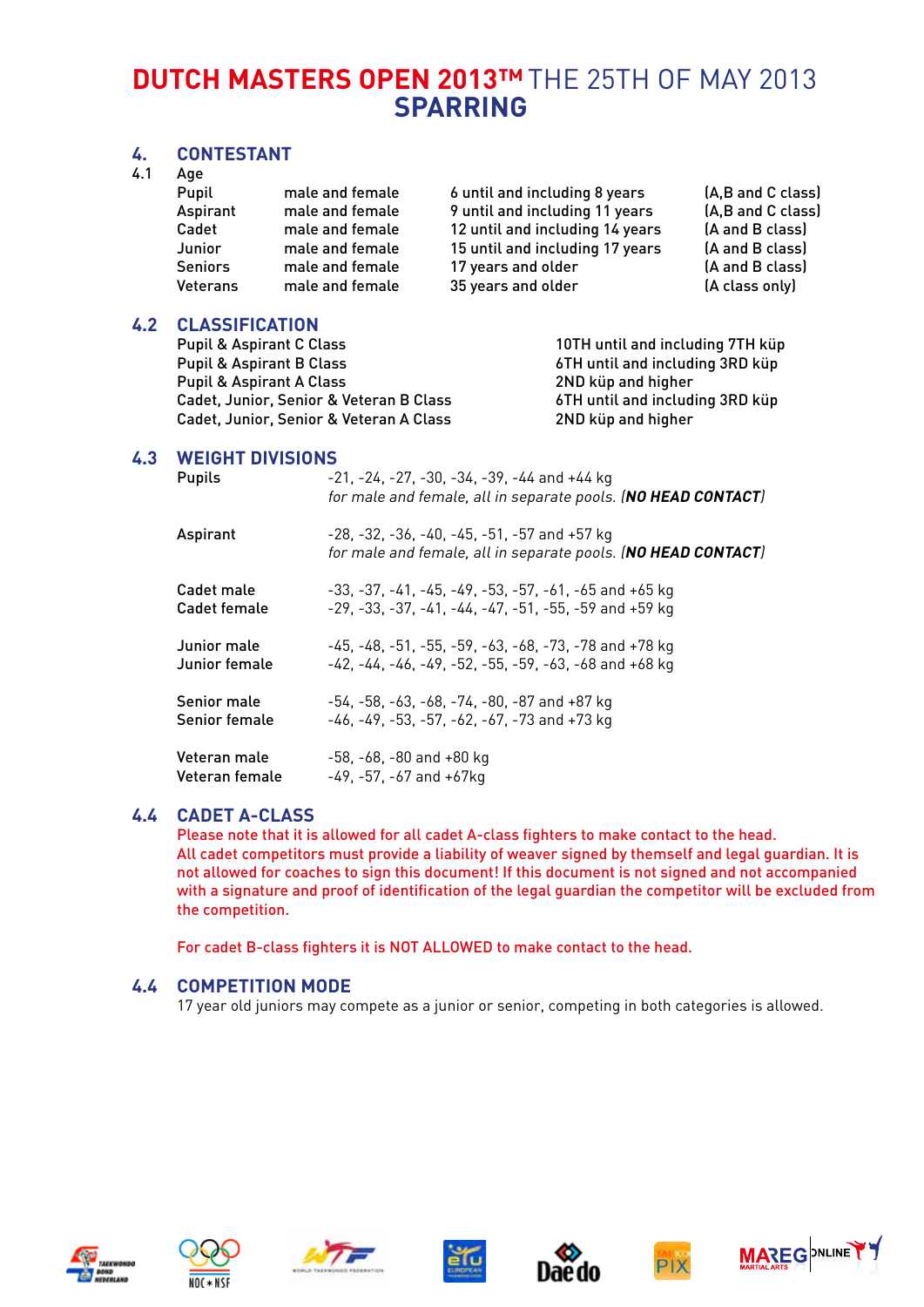#### **5. Weigh-in**

| 5.1 | Rules of weigh-in | Competitors may exceed their weight class with a maximum of 200 grams!<br>Example: weight class -74, competitors may exceed this weight class by<br>200 grams 74,200 this is the maximum. If competitors exceed any class by<br>more than 200 grams they will be disqualified of participation.<br>No restitution will be made!! There will be no changing of weight classes! |
|-----|-------------------|-------------------------------------------------------------------------------------------------------------------------------------------------------------------------------------------------------------------------------------------------------------------------------------------------------------------------------------------------------------------------------|
| 5.2 | Weigh-in mode     | Weight classes can be combined with the next weight division.                                                                                                                                                                                                                                                                                                                 |
| 5.3 | Competition       | Our system will work with fight numbers.                                                                                                                                                                                                                                                                                                                                      |

#### **6. Time Table & Weigh-in**

| 6.1 | Friday - 24th of May   | Registration & weigh-in at Topsportcentrum Rotterdam<br>18:00 - 19:00 hrs (local time) for all competitors<br>\$15,00 (US Dollars).                                                                                                                                                                                                                                                                                    | Changes of weightclasses are allowed costing € 10,00 (Euro) or                                                                                                                                                                                                                                                                |
|-----|------------------------|------------------------------------------------------------------------------------------------------------------------------------------------------------------------------------------------------------------------------------------------------------------------------------------------------------------------------------------------------------------------------------------------------------------------|-------------------------------------------------------------------------------------------------------------------------------------------------------------------------------------------------------------------------------------------------------------------------------------------------------------------------------|
| 6.2 | Saturday - 25th of May | Registration & weigh-in at Topsportcentrum Rotterdam<br><b>Pupils and Aspirants</b><br><b>Cadet and Juniors</b><br><b>Seniors &amp; Veterans</b>                                                                                                                                                                                                                                                                       | 07:00 until 08:30 (local time)<br>10:30 until 11:30 (local time)<br>12:00 until 13:00 (local time)                                                                                                                                                                                                                            |
|     |                        | (Euro) or \$15,00 (US Dollars).<br>be allowed                                                                                                                                                                                                                                                                                                                                                                          | Competitors must be on time. Only the competitors will have access to the<br>weigh-in room. Coaches will not be allowed during the weigh in. Changes<br>of weight classes are allowed before the official weigh-in costing $\epsilon$ 10,00<br>After taking part at the official weigh in, changes of weight classes will not |
| 6.3 | Programme              | 07.00 - 08.30: Weigh in for pupils and aspirants<br>09.00 - 12.30: Start competition / Elimination rounds pupils and aspirants<br>10.30 - 11.30: Weigh in for cadet and juniors<br>12.00 - 13.00: Weigh in for seniors and veterans<br>12.30 - 13.30: Lunch<br>13.30 - 18.00: Restart tournament and elimination rounds<br>18.00 - 19.00: Finals Seniors & Veterans / award presentation seniors /<br>closing ceremony |                                                                                                                                                                                                                                                                                                                               |